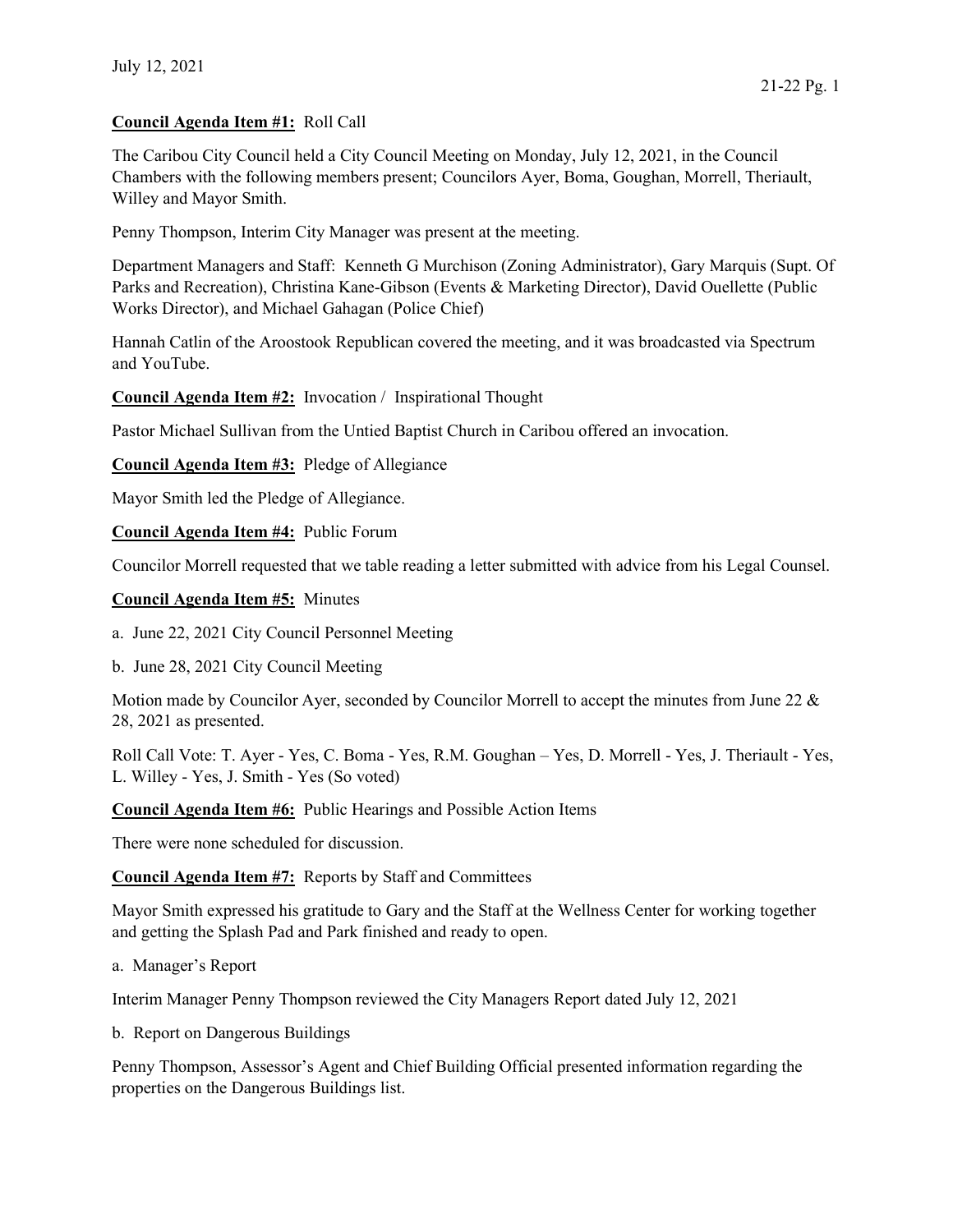20 Veronica Street – Kevin Thibodeau has been hired by the property owners to tear down the building. He is doing the work at 827 Main Street and plans to go from that project to 20 Veronica

412 Access Hwy – Working with Caldwell's to have vehicles removed "at the expense of the project"; property has not been conveyed to Ms. Lopez; Last contact with Ms. Lopez was on 7/6, working to get property into her name. Some cars have been removed from the property.

827 Main Street – Contracted with Thibodeau Trucking & Excavation to dismantle, remove and dispose of structure. Work is nearly 75% complete. Mr. Thibodeau stated that he is saving money on trips to the landfill by recycling and salvaging as much as possible.

864 Main Street – Contracted with Mark's Towing to remove the mobile home from park and this is done.

37 Home Farm Road – Most recent update 6/21 was the last despite many attempts; plans to come to Maine to bring property into compliance. Will explore options to accelerate this process and get bids to tear it down as allowed under the statute.

c. Report on Land Banking and Blight actions by the Code Enforcement Officer

Kenneth Murchison the city Code Enforcement Officer stated that it is a busy season, and all things are visible. Notices have been sent out and are receiving positive results.

Riverside Motor Court has experienced a fire. They are working at something new and opening parts of the building. They are releasing 85% of the building back to occupancy today.

Business Investment Group (BIG) has identified three properties that have been tax acquired by the City of Caribou that have remained nonproductive for years. BIG would like to undertake the role of Land Bank and restore these properties for use.

They would propose to accept 34 Collins Street, 16 Sincock Street, and 15 Nancy Street with the assessed value of \$26,200 with the intent of developing affordable housing units. As a nonprofit Big would hold these properties exempt from taxes until such time that they have been redeveloped and sold for private use. At that time BIG proposes to realize the original amount of \$26,200 to be retained by BIG as Caribou's Land Bank to be dedicated to future re—development projects and the City of Caribou would receive \$14,000 based on the City of Caribou Bid list dated 11/16/2020 the total minimum sale price for the properties. BIG is also discussing other scenarios around North Street and Midland Street.

Mayor Smith suggested that BIG come back with a proposal for the council.

d. Report from Highway / Protection committee

Councilor Theriault explained that there was a highway Protection meeting on Thursday, and they discussed the River Road Problem and how to make it safer with a temporary realignment.

Dave Ouellette, director of Public Works explained a temporary realignment on the western side of the poles by Guerrette's Field to Scott Gove's land. He explained that the new temporary road would be close to the engineered plans but not exact and that it is important to get done because the land is still sliding. He estimates the cost for the temporary realignment to be between \$35,000-\$36,000 and that it would include all the costs that the department would incur. He explained that this would not take away from other projects.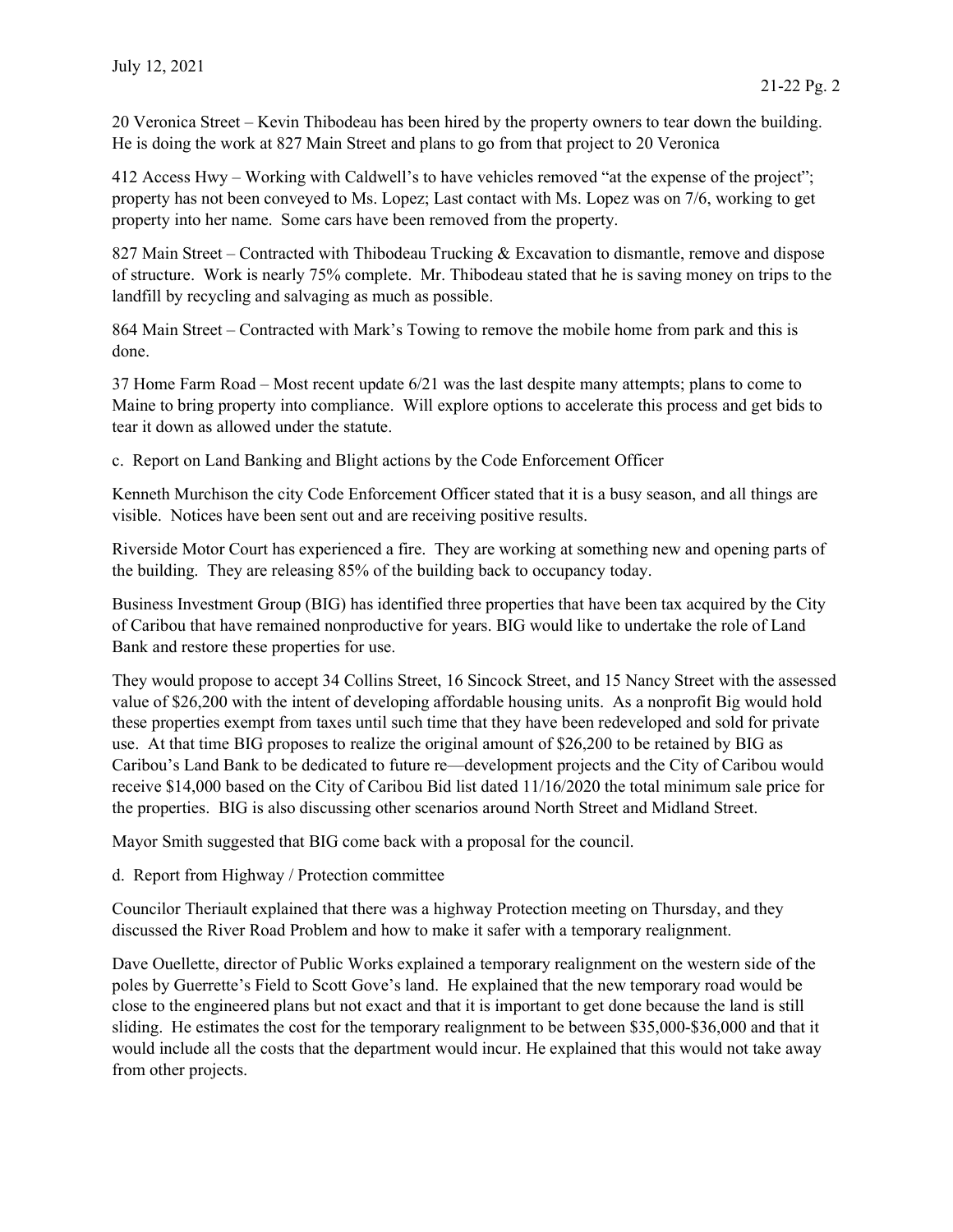Motion made by Councilor Theriault, seconded by Councilor Willey to have the public works department do the temporary realignment of the River Road.

Roll Call Vote: T. Ayer - Yes, C. Boma - Yes, R.M. Goughan – Yes, D. Morrell - Yes, J. Theriault - Yes, L. Willey - Yes, J. Smith - Yes (So voted)

Council Agenda Item #8: New Business, Ordinances and Resolutions

a. Discussion of Nylander Museum

Gail Hagelstein, Carol Plourde Wolfington, Dana Jones, and Travis Michaud of the Nylander Museum board came to discuss concerns regarding the Museum.

They explained the Theme week that they do such as Dino Days. They stated that they bring in quality and knowledgeable speakers and have family activities such as Make and Take crafts, summer camps and many other things.

Ms Hagelstein explained that they were just recently made aware of the 2015 Ordinance for the Nylander that they plan on following.

The board members explained that they needed help. They explained that they have in the past had vista workers that were able to help move and organize the museum. The worker also helps with preparing traveling trunks according to the curriculum for school that they will be going to. They are requesting a part time employee that can help with the needs of the museum, continue working on inventory and organization and that November is their goal for having some additional long-term help for the future.

They commended John for the help with cleaning at the museum and stated that he does a fantastic job.

Some concerns outlined are that the air compressor for the sprinkler system has been on back order since March and the timeline was given of 3-6 weeks and now it will be sometime at the end of July.

b. Modification of Purchase and Sale agreement regarding 142 Lower Lyndon Street

Motion made by Councilor Morrell, seconded by Councilor Theriault to authorize Interim City Manager Penny Thompson to sign the sale agreement to convey the property at 142 Lower Lyndon Street to Caldwell's Auto.

Roll Call Vote: T. Ayer – Abstain, C. Boma - Yes, R.M. Goughan – Yes, D. Morrell - Yes, J. Theriault - Yes, L. Willey - Yes, J. Smith - Yes (So voted)

c. Abatement of Taxes at 142 Lower Lyndon Street

No Motion was made this will be placed on the July  $26<sup>th</sup>$  agenda for further discussion.

Council Agenda Item #9: Old Business

There were no items scheduled for discussion under this topic.

Council Agenda Item #10: Reports and Discussion by Mayor and Council Members

Councilor Boma explained that had an open house for people to come see the designs and site locations for the new Police Station.